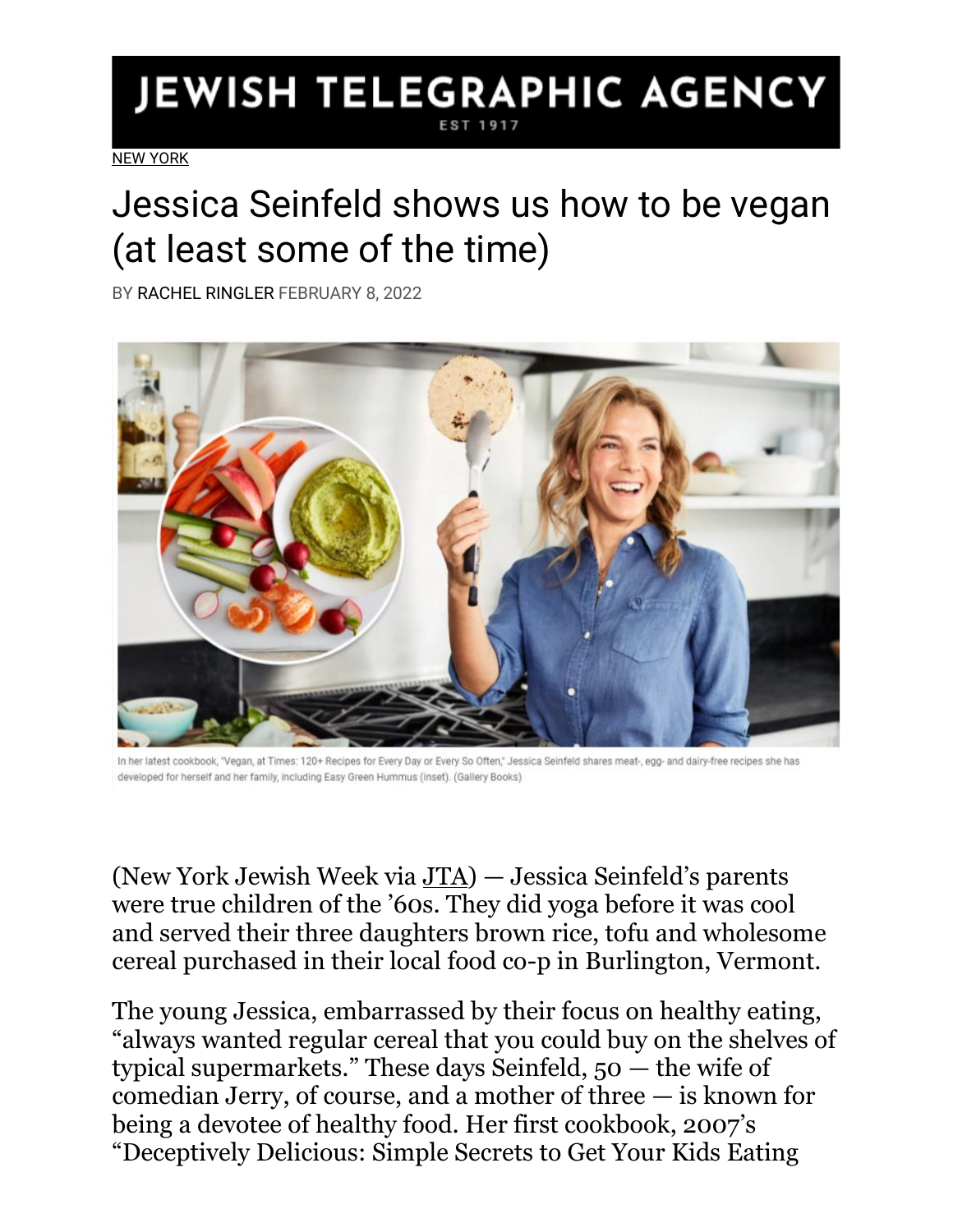Good Food," which included strategies for sneaking pureed veggies into meals, was a bestseller.

Since then, Seinfeld has devoted much of her time to thinking about getting families to eat healthfully. In addition to running Good+Foundation, a NYC-based non-profit that aims to dismantle multi-generational poverty, she's authored four additional cookbooks. Each one tackles a different food-related problem and provides solutions. With her latest, "[Vegan, at](https://jessicaseinfeld.com/cookbooks/vegan-at-times)  Times: [120+ Recipes for Every Day or Every So Often](https://jessicaseinfeld.com/cookbooks/vegan-at-times)," she shares meat-, egg- and dairy-free recipes she has developed for herself and her family.

And yet, Seinfeld insists you don't have to be vegan to enjoy her recipes. Eating vegan meals doesn't mean you have to swear off a good steak or a piece of fish forever — Seinfeld herself certainly hasn't.

"My entire life, I have been having bagels and lox every Sunday," Seinfeld said. "When I married Jerry, we continued that tradition and my kids rely on it."

These days, Seinfeld's dream bagel order is a toasted everything [flagel \(flat bagel\)](https://www.myjewishlearning.com/the-nosher/are-flagels-really-better-than-bagels/) with scallion cream cheese, tomato, red onion — hold the lox. Her husband, Seinfeld said, enjoys his plain bagel topped with veggie cream cheese, Zabar's doublesmoked lox, tomato and red onion with a big sour pickle on the side.

In other words, being vegan "at times" means you don't have to give anything up. As Seinfeld writes in the book's introduction: "It's time to eat, enjoy and live your life without fear of judgment."

Veganism, and even "part-time" veganism, like Seinfeld's, is on the rise. While 9.7 million Americans identified themselves as vegan in a 2019 survey by Ipsos Retail [Performance](https://www.ipsos-retailperformance.com/en/vegan-trends/) — a number that held steady from 2012 — [Gallup found in 2020](https://news.gallup.com/poll/282779/nearly-one-four-cut-back-eating-meat.aspx) that nearly a quarter of Americans reported eating less meat that year than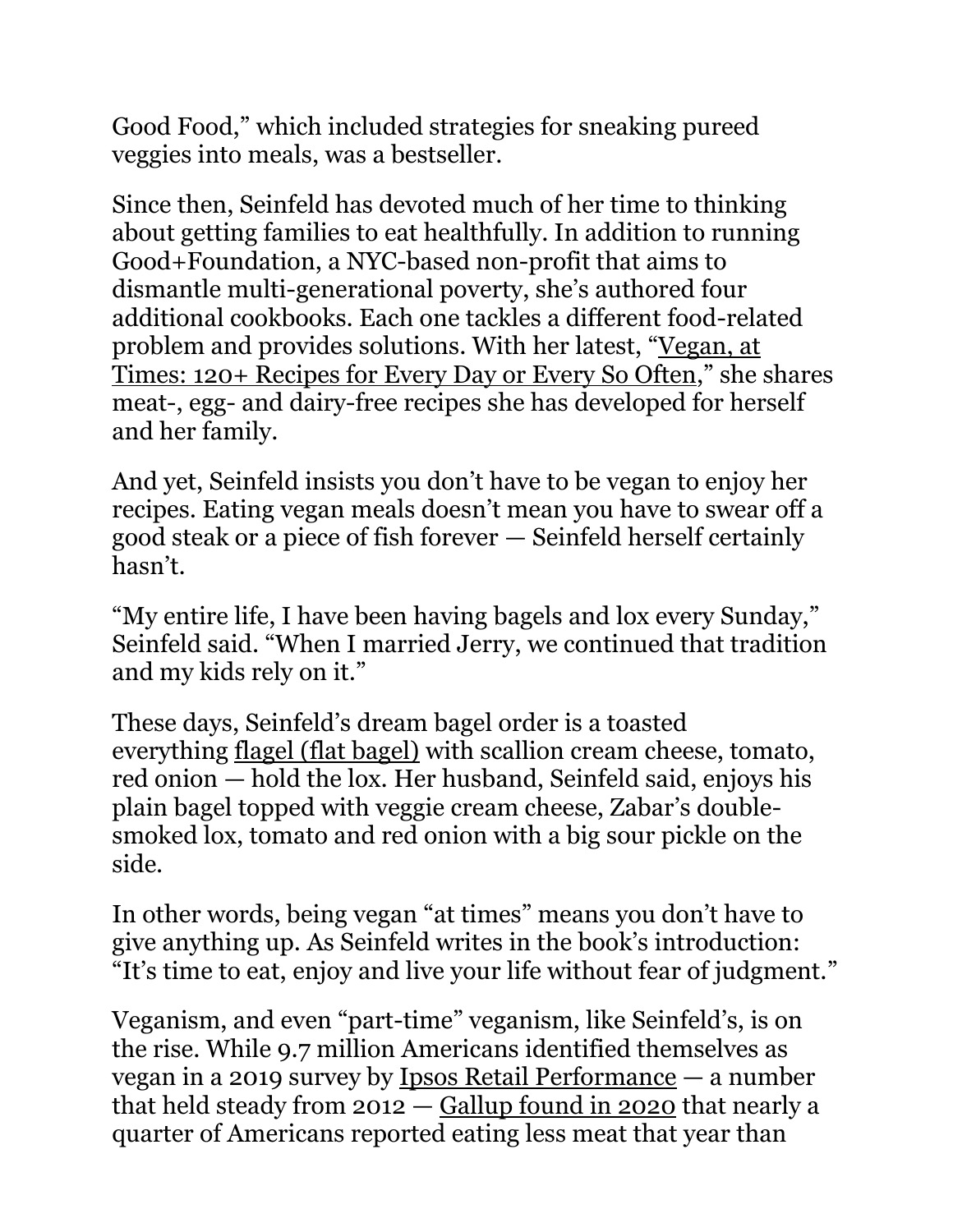they had previously. (Just this past weekend the news broke that New York City Mayor Eric Adams — an avowed vegan who credits his plant-based diet with curing his diabetes — was spotted [ordering fish at restaurants.](https://www.politico.com/newsletters/new-york-playbook/2022/02/07/adams-holds-court-and-orders-the-fish-00006118))



Like all of Seinfeld's previous cookbooks, "Vegan, at Times," which was published last November, is a New York Times bestseller. (Gallery Books)

According to a January, 2022 story from Insider, in 2020, the plant-based foods market was worth \$29.4 billion and could grow to \$162 billion in 2030. That's not because more people are becoming vegans; instead, "[non-vegans are helping fuel the plant](https://www.businessinsider.com/fast-food-chains-are-finally-taking-vegan-food-seriously-2022-1)[based boom](https://www.businessinsider.com/fast-food-chains-are-finally-taking-vegan-food-seriously-2022-1) by trying to cut down on their meat, fish, and dairy intake."

Seinfeld serves traditional foods for Shabbat and Jewish holidays: brisket, kugel and homemade, braided challahs coated with an egg wash for a beautiful finish. "I am not willing to give up on that flavor or that color," she said.

Aside from Sunday mornings and Jewish holidays, though, Seinfeld is mostly vegan. She writes that when she was in her 40s, she began to notice a connection between what she ate and how she felt. "I realized that what I ate could either drain me or invigorate me," she writes.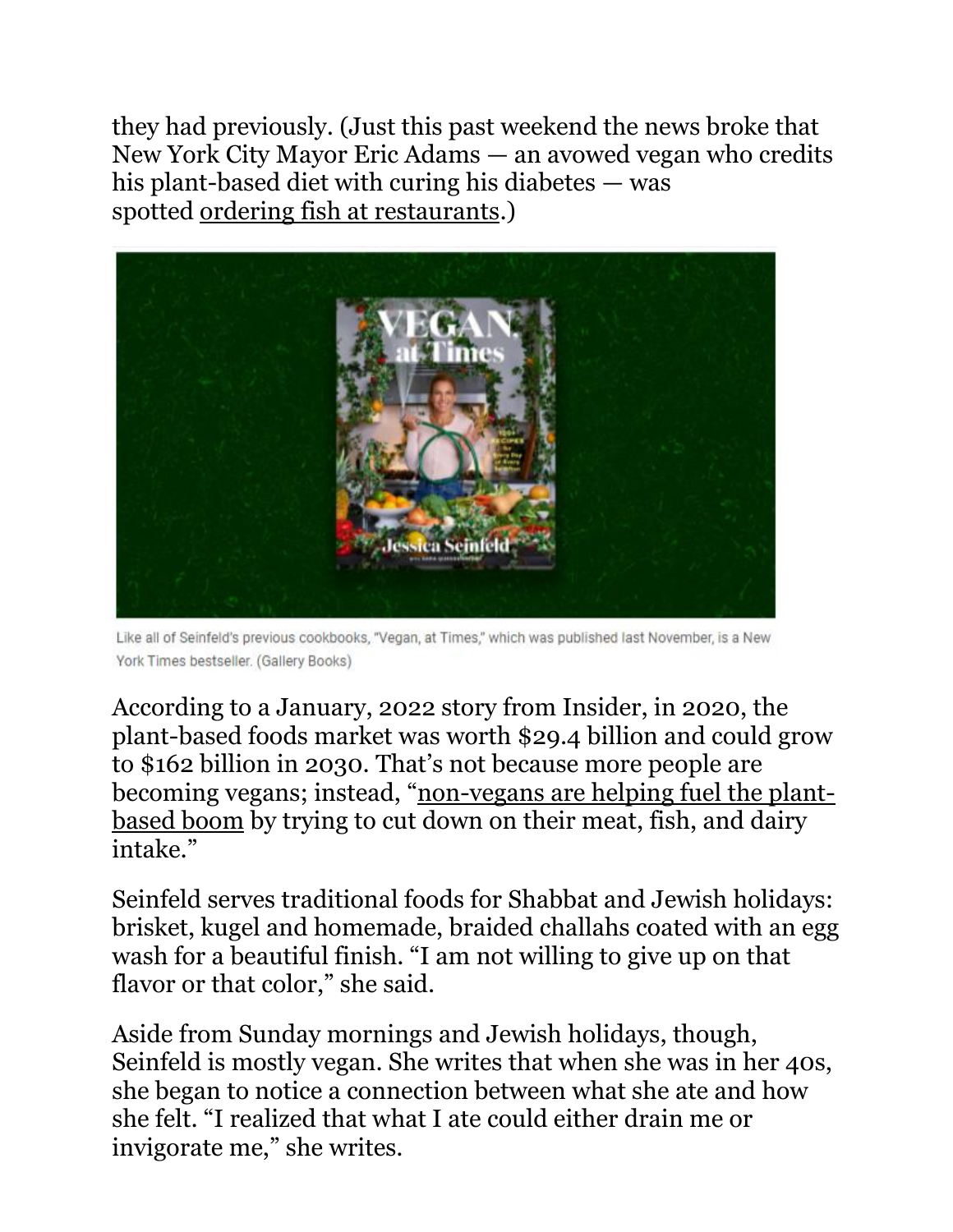Once she considered how veganism is good for the planet and good for animals, Seinfeld was all in — well, *mostly* in.

But Seinfeld didn't immediately get on a soap box. Instead, she slowly experimented with recipes.The first vegan recipe that her family unanimously approved, which is in the new cookbook, was her egg- and butter-free banana bread. She baked it, left it on the countertop in the kitchen, and returned not long afterwards to find just a few remaining crumbs.The kids didn't know that they had just devoured one of mom's vegan creations.

"It's through desserts that I got my children on board," said Seinfeld, adding that they came to realize "vegan food does not have to taste like kale and spinach."

Other desserts in the book include a chocolate sheet cake, made with ripe banana and olive oil and iced with a combination of coconut oil and cocoa powder. There's also a carrot cake with unsweetened applesauce and sweetened coconut and frosted with a vegan cream cheese which she happily would make for her nonvegan friends.

The recipes are meant not only to be delicious, but easy-to-make [\(like her Easy Green Hummus](https://www.myjewishlearning.com/the-nosher/try-jessica-seinfelds-easy-green-hummus-recipe/)) and affordable. "I keep perspective on how hard many people struggle in this country to afford – especially right now with inflation — groceries and dinner," she said. "The ingredients are all accessible because we [Seingeld and her co-author, Sara Quessenberry] shopped at typical grocery stores. We did not go to fancy gourmet shops."

Seinfeld is a fan of the vegetable-forward cuisine coming out of Israel. "Tel Aviv is one of my favorite cities in the whole world," she said. "I love Israeli food and I love that America is responding to it." When at home on the Upper West Side in New York City the family also has a home in the Hamptons — Seinfeld said they love to dine at [Israeli chef Eyal Shani](https://www.jta.org/quick-reads/celebrity-israeli-chef-eyal-shani-raps-to-help-feed-schoolchildren)'s restaurants, Miznon and HaSalon.